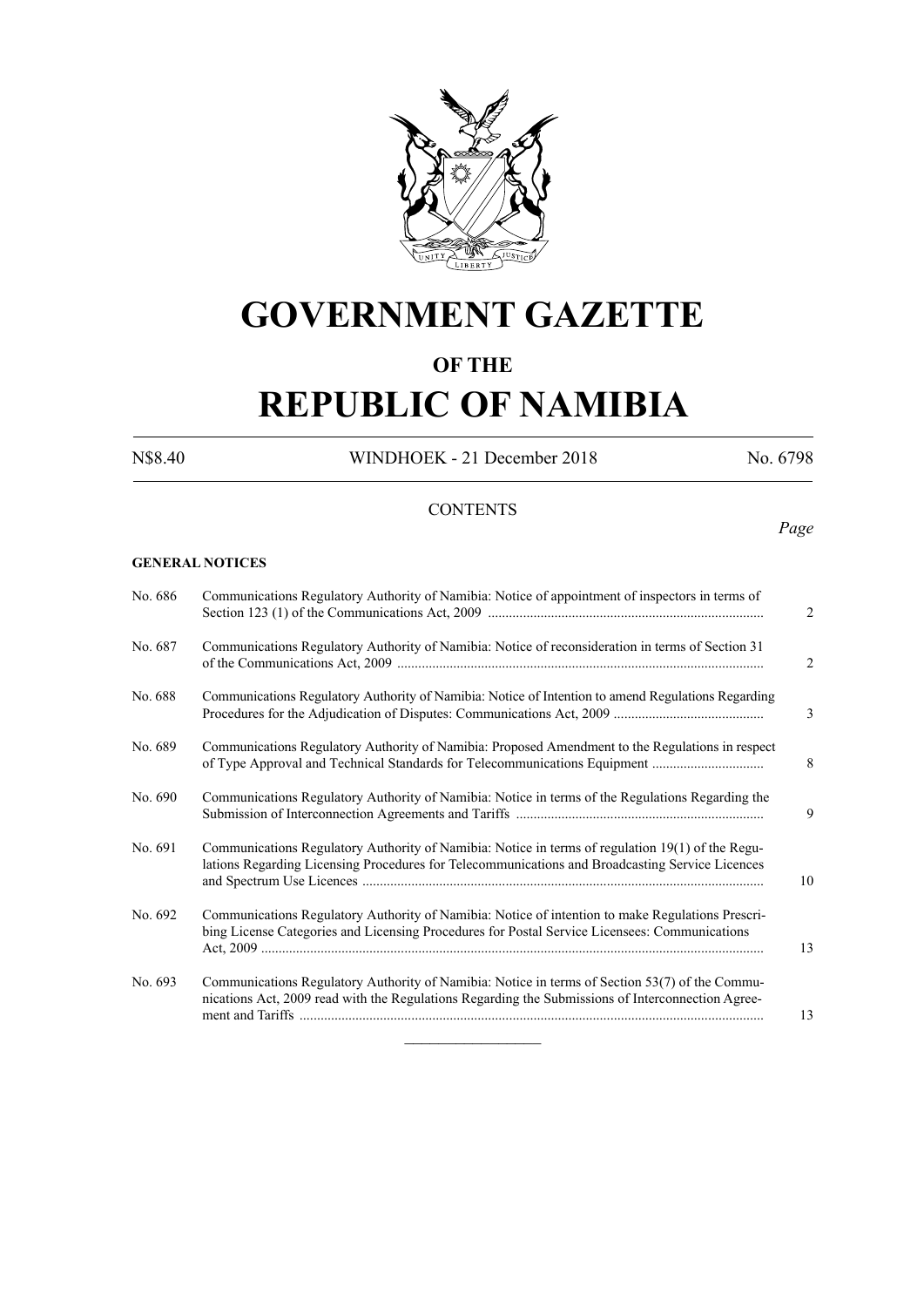# **General Notices**

# **COMMUNICATIONS REGULATORY AUTHORITY OF NAMIBIA**

No. 686 2018

# NOTICE OF APPOINTMENT OF INSPECTORS IN TERMS OF SECTION 123(1) OF THE COMMUNICATIONS ACT 8 OF 2009

The Communications Regulatory Authority of Namibia, in terms of section 123(1) of the Communications Act, 2009 (Act No. 8 of 2009, hereinafter referred to as the "Communications Act"), herewith gives notice that it has resolved to revoke the appointment of Inspectors as published in Government Gazette No. 5836, General Notice No. 444 dated 15 September 2015 and herewith appoint the following positions as *ex officio* Inspectors of the Authority:

- 1. Head: Electronic Communications;
- 2. Chief Operations Officer:
- 3. Head: Universal Access and Service Projects;
- 4. Manager: Electronic Communications & Projects;
- 5. Officer: Electronic Communications & Projects;
- 6. The two Spectrum and Licensing Officers;
- 7. Senior Financial Analyst; and
- 8. Officer: Investigation.

The appointment of Inspectors is effective from 16 October 2018, notwithstanding date of publication in the *Gazette.*

# **F. KISHI CHAIRPERSON OF THE BOARD OF DIRECTORS COMMUNICATIONS REGULATORY AUTHORITY OF NAMIBIA**

#### **COMMUNICATIONS REGULATORY AUTHORITY OF NAMIBIA**

 $\frac{1}{2}$ 

No. 687 2018

#### NOTICE OF RECONSIDERATION IN TERMS OF SECTON 31 OF THE COMMUNICATIONS ACT, 2009

The Communications Regulatory Authority of Namibia, in terms of section 31 of the Communications Act, 2009 (Act No. 8 of 2009) read together with regulation 12(1) of the Regulations Regarding Rule-Making Procedures, as published in Government Gazette No. 4630, General Notice No. 334, dated 17 December 2010, hereby gives notice that **MultiChoice Namibia (Pty) Ltd on 13 November 2018**  submitted an application for reconsideration of the Broadcasting Code for Broadcasting Licensees as published in the Government Gazette No. 6750, General Notice No. 602, dated 31 October 2018.

The reasons and grounds for the application for reconsideration are contained in the application which can be inspected at the offices of the Authority.

The public may submit in writing to the Authority written comments within thirty (30) days from the date of publication of this notice in the *Gazette*.

MultiChoice Namibia (Pty) Ltd may submit, in writing to the Authority, a response to any written comments within fourteen (14) days from the lapsing of the time to submit written submissions.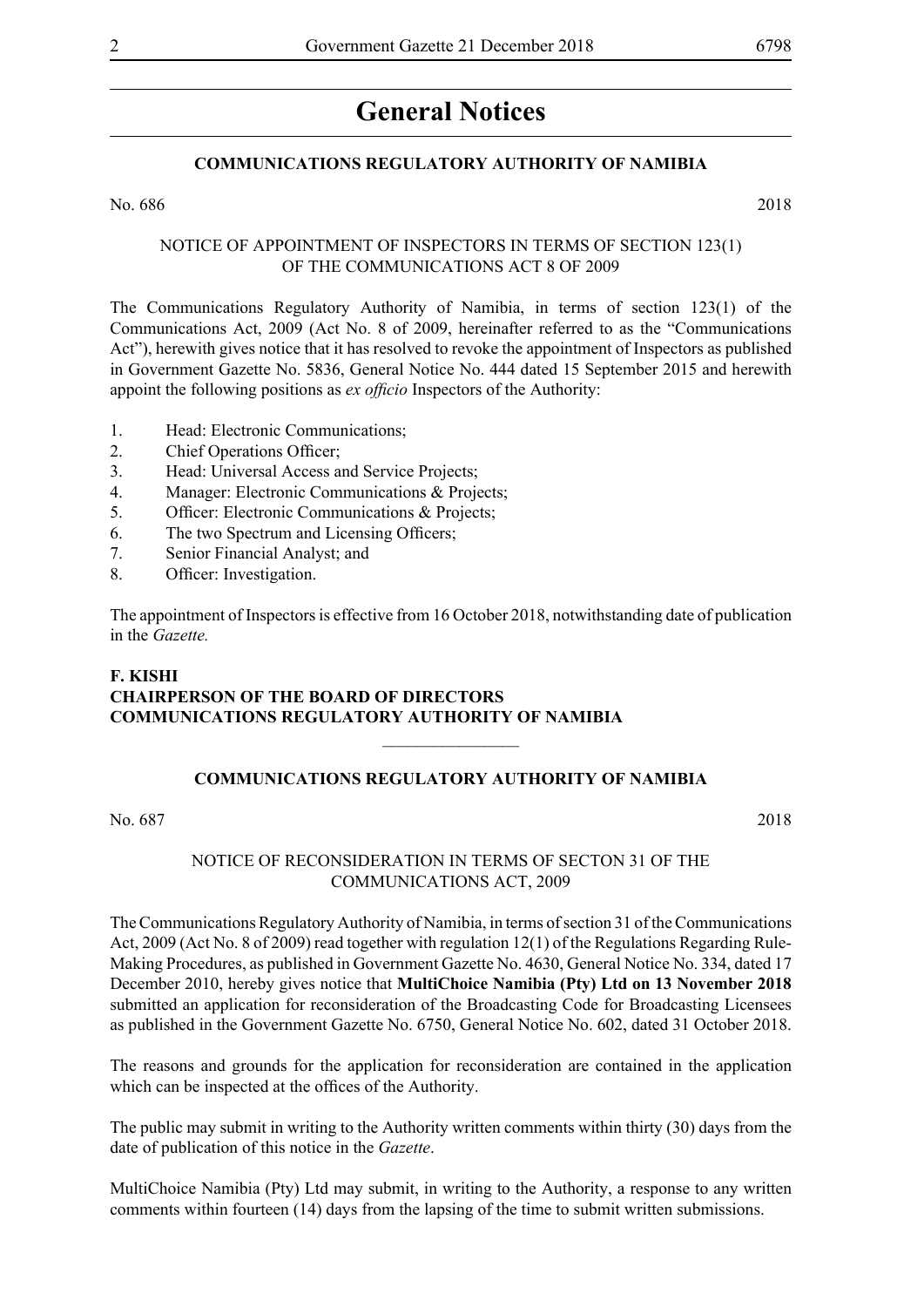All written submissions must contain the name and contact details of the person making the written submissions and the name and contact details of the person for whom the written submissions is made, if different and be clear and concise.

All written submissions and reply comments must be made either physically or electronically:

- (1) by hand to the head offices of the Authority, namely Communication House, 56 Robert Mugabe Avenue, Windhoek;
- (2) by post to the head offices of the Authority, namely Private Bag 13309, Windhoek 9000;
- (3) by electronic mail to the following address: legal@cran.na;
- (4) by facsimile to the following facsimile number: +264 61 222790; and
- (5) by fax to e-mail to: 0886550852.

# **F. KISHI CHAIRPERSON OF THE BOARD COMMUNICATIONS REGULATORY AUTHORITY OF NAMIBIA**

# **COMMUNICATIONS REGULATORY AUTHORITY OF NAMIBIA**

 $\frac{1}{2}$ 

No. 688 2018

# NOTICE OF INTENTION TO AMEND REGULATIONS REGARDING PROCEDURES FOR THE ADJUDICATION OF DISPUTES: COMMUNICATIONS ACT, 2009

In terms of section 129 read with section 132 of the Communications Act, 2009 (Act No. 8 of 2009) and regulation 4(3) of the Regulations Regarding Rule-Making Procedures published by Government Gazette No. 334 dated 17 December 2010, the Communications Regulatory Authority of Namibia hereby -

- (a) publish a notice of intention to amend the Regulations Regarding Procedures for the Adjudication of Disputes as set out in Schedule 1; and
- (b) sets out a precise statement of the reasons and purpose for the proposed amendment to regulations in Schedule 2.

Members of the public are invited to make written submissions to the Authority within forty-five (45) days from the date of publication of this notice in the manner set out below:

- (a) all written submissions must contain the name and contact details of the person making the written submission and the name and contact details of the person or entity on whose behalf the written submission is to be made; and
- (b) be clear and precise with the submission.

All written submissions must be sent or delivered to the Authority at the following addresses:

- (a) if delivered by hand, to the head office of the Authority at the Communications House, 56 Robert Mugabe Avenue, Windhoek; or
- (b) if delivered by post, to the head office of the Authority at Private Bag 13309, Windhoek; or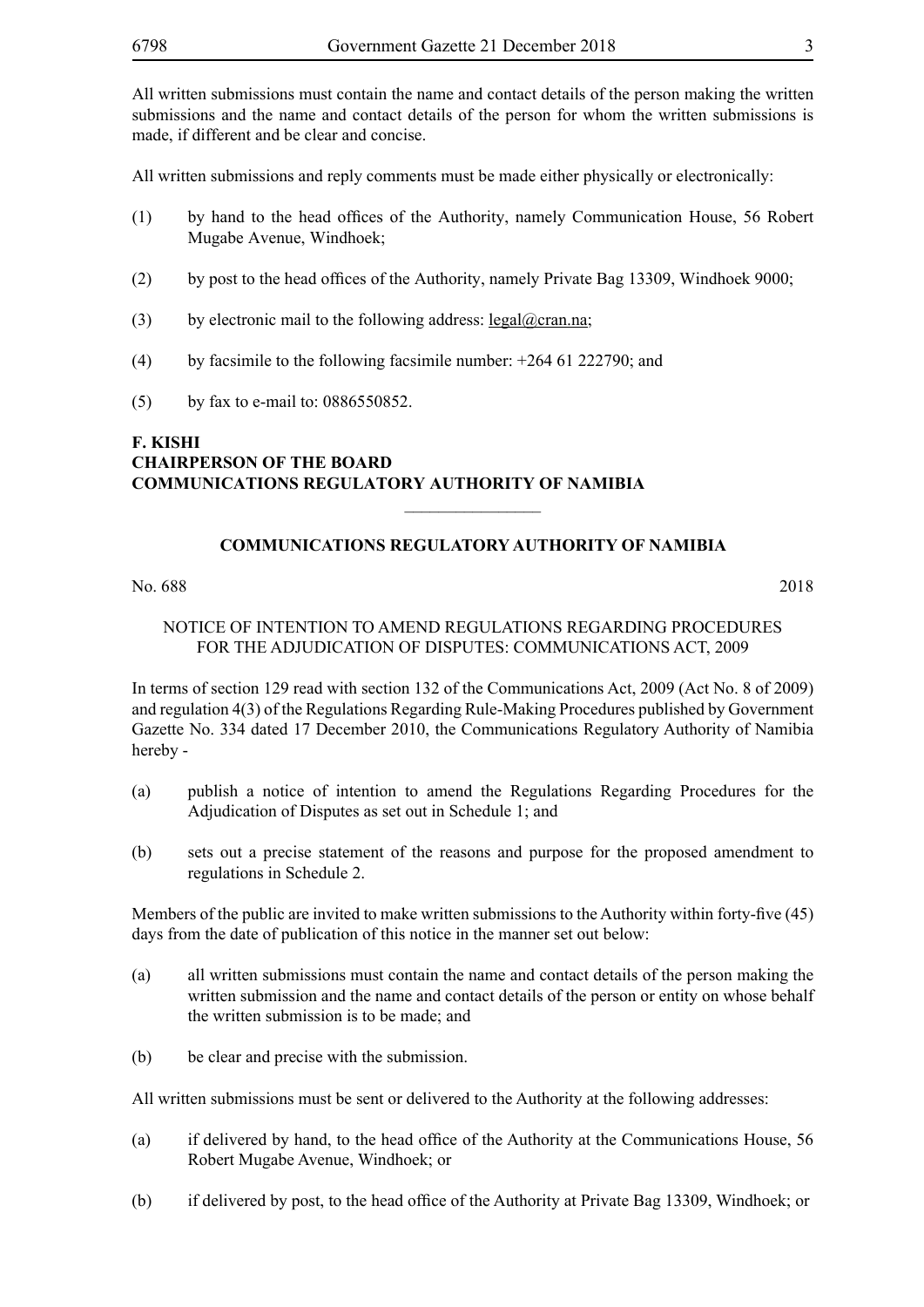- (c) if delivered through electronic mail to legal@cran.na; or
- (d) if delivered by facsimile at  $+264$  61 222 790; or
- (e) if delivered by fax to email at  $+26488642748$ .

# **F. KISHI CHAIRPERSON OF THE BOARD COMMUNICATIONS REGULATORY AUTHORITY OF NAMIBIA**

#### **SCHEDULE 1**

#### **AMENDMENT OF REGULATIONS REGARDING PROCEDURES FOR THE ADJUDICATION OF DISPUTES: COMMUNICATIONS ACT, 2009 (ACT NO. 8 OF 2009)**

In terms of section 129 read with section 132 of the Communications Act, 2009 (Act No. 8 of 2009) the Communications Regulatory Authority of Namibia amends the Regulations Regarding Procedures for the Adjudication of Disputes published in General Notice No. 468 by Government Gazette No. 6466 dated 9 November 2017.

# **1. Amendment of the purpose of the Regulations**

By the substitution of the purpose with the following paragraph:

"In terms of section 129 read with sections 69 and 132 of the Communications Act, 2009 (Act No. 8 of 2009), the Communications Regulatory Authority of Namibia makes the regulations set out in the Schedule".

#### **2. Substitution of regulation 1 of the Regulations**

 Regulation 1 of the Regulations is hereby amended by the substitution of the definition of "service provider" with the following definition:

"service provider" means a carrier, licensee or a telecommunications service provider contemplated by Chapters V, VI and VII of the Act";

 By the deletion in the definition of "request for adjudication" and substituted by the following paragraph:

"request for adjudication" means a written request by a service provider requiring the authority to make a determination –

(f) by the deletion of paragraph  $(f)$  in the definition.

"submitting party" means a complainant, service provider who intends to refer or who referred a dispute to the Authority;

#### **3. Deletion of regulation 3(1)(c)**

Regulation 3(1)(c) is hereby deleted.

# **4. Substitution of regulation 4(2) of the Regulations**

Regulation 4(2) of the Regulations is hereby amended by the deletion and substitution in that paragraph of the following paragraph: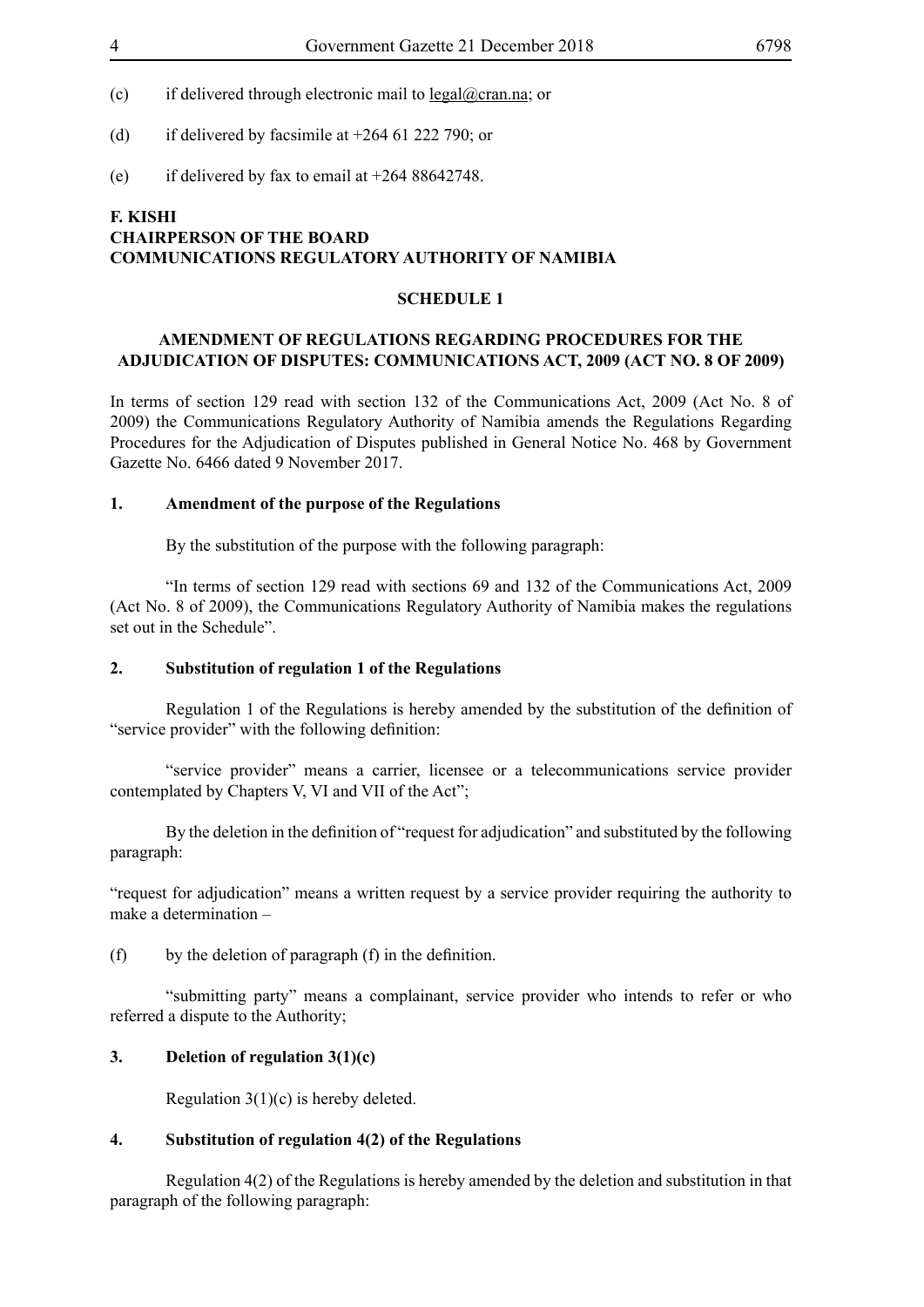"A service provider that wishes to submit a request for adjudication must do so by delivering a completed Request for Adjudication Form (Form B hereto) to the Authority"

# **5. Substitution of regulation 8(3) of the Regulations**

Regulation 8(3) of the Regulations is hereby amended by the substitution of that paragraph with the following paragraph:

"(3) Service providers must annually by not later than 31 January of each financial year submit to the Authority-"

# **6. Deletion of regulation 9(b) of the Regulations**

Regulation 9(b) of the Regulations is hereby deleted.

# **7. Substitution of Form C of the Regulations**

Form C of the regulations is hereby substituted with the following form: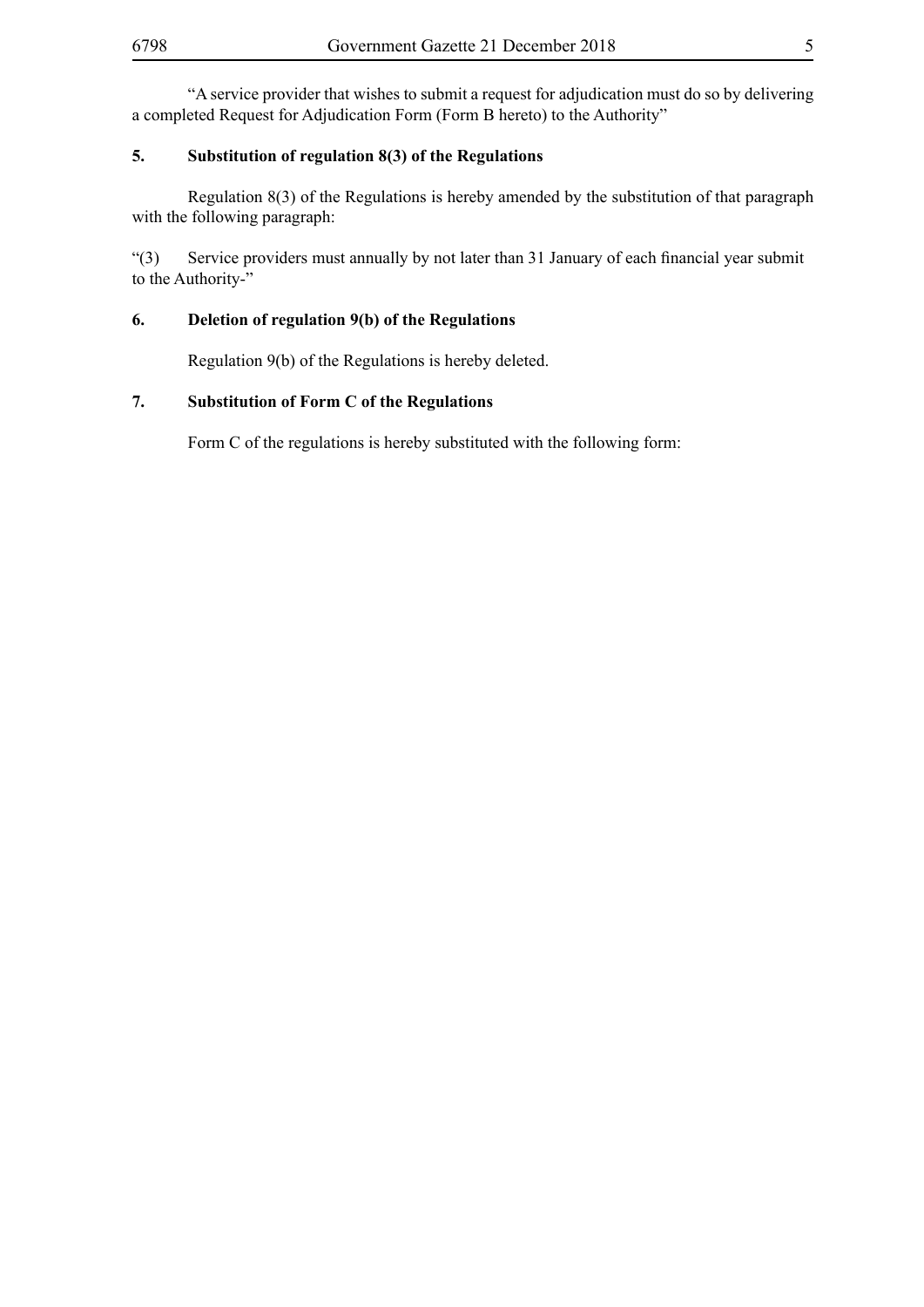# **FORM C**

# **Regulation 8(3)(a)**

# **CONSUMER COMPLAINT REPORT FORM**

*In terms of Regulation 8(3) of the Regulations Regarding Procedures for the Adjudication of Disputes, a service provider must maintain records of all complaints and provide an annual report to the Authority on this form.* 

*After completion of the form in full, it must be signed and submitted to the Authority by not later than 31 January of each year.* 

# **A. LICENSEE OR PERSON PROVIDING A SERVICE WITHOUT A LICENCE**

| Name                                                  |  |
|-------------------------------------------------------|--|
| Indicate whether the person is a licensee or a person |  |
| providing a service without a licence                 |  |

# **B. CONTACT PERSON**

| <b>Contact Person</b>       |  |
|-----------------------------|--|
| Physical address            |  |
| Postal address              |  |
| Telephone number(s)         |  |
| Facsimile number(s)         |  |
| Electronic mail address(es) |  |

# **C. STATISTICS OF COMPLAINTS**

| Number of complaints received                                                                                                                                                                                                                                    |  |
|------------------------------------------------------------------------------------------------------------------------------------------------------------------------------------------------------------------------------------------------------------------|--|
| Number of complaints resolved within 14 days from<br>date of receipt                                                                                                                                                                                             |  |
| Number of complaints resolved after 14 days from<br>date of receipt                                                                                                                                                                                              |  |
| Number of complaints not resolved within 14 days<br>from date of receipt                                                                                                                                                                                         |  |
| Number of complaints not resolved after 14 days of<br>receipt                                                                                                                                                                                                    |  |
| Number of complaints not resolved after 14 days<br>which were subsequently submitted to the Authority                                                                                                                                                            |  |
| Nature of complaints most received (e.g. billing,<br>charges, service and product delivery, confidential<br>information, customer service, service interruptions,<br>dropped calls, advertisement, broadcasting content,<br>reception or signal of broadcasting) |  |
| Any preventative measures taken in response to<br>complaints                                                                                                                                                                                                     |  |
| Any other relevant information                                                                                                                                                                                                                                   |  |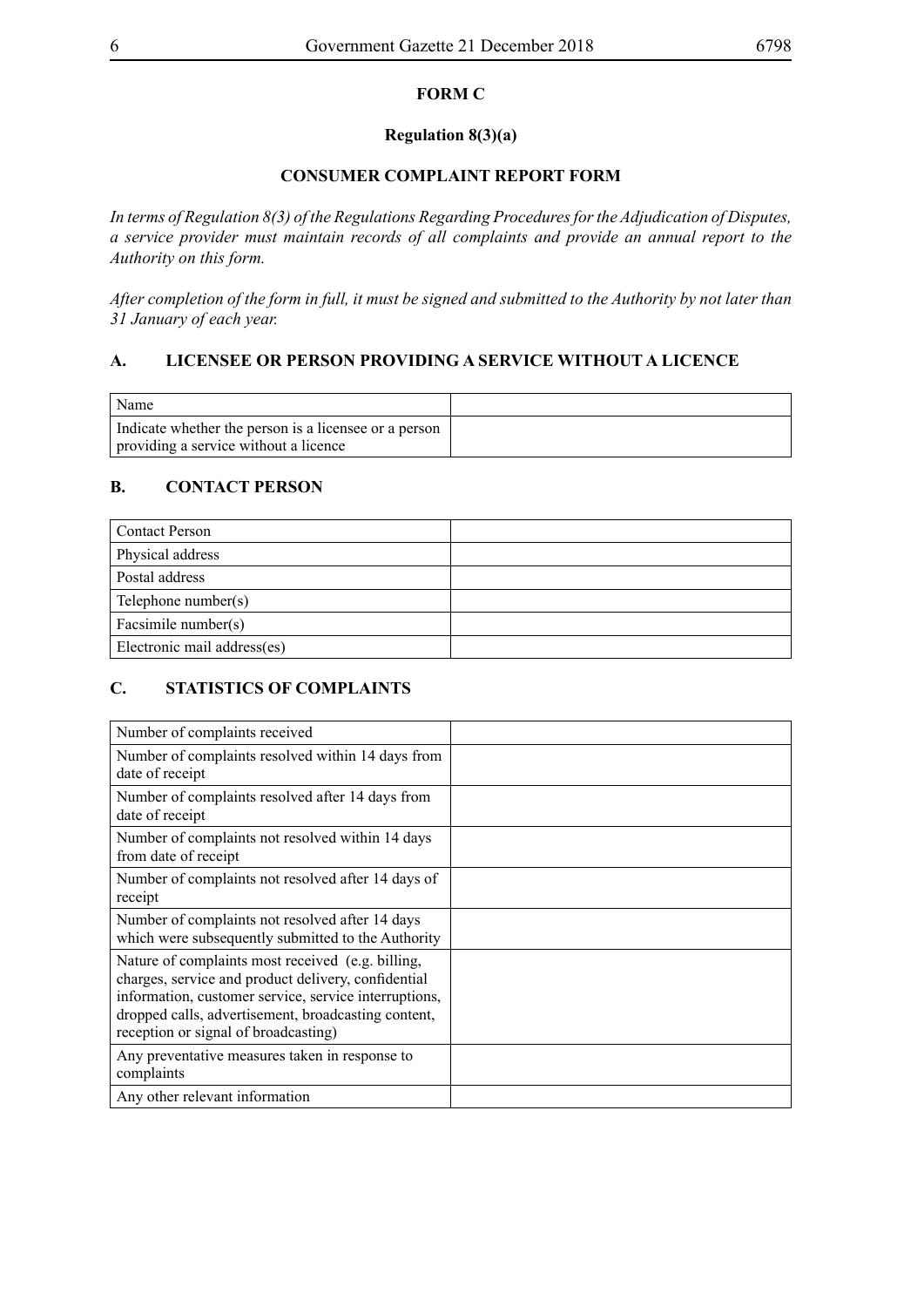# **D. COMPLAINTS SUBMITTED TO CRAN**

| Complainant | Nature of complaint | Date received | Resolution or status |
|-------------|---------------------|---------------|----------------------|
|             |                     |               |                      |
|             |                     |               |                      |
|             |                     |               |                      |
|             |                     |               |                      |
|             |                     |               |                      |
|             |                     |               |                      |

# **E. UNRESOLVED COMPLAINTS NOT SUBMITTED TO CRAN**

| Complainant | Nature of complaint | Date received | Resolution or status |  |
|-------------|---------------------|---------------|----------------------|--|
|             |                     |               |                      |  |
|             |                     |               |                      |  |
|             |                     |               |                      |  |
|             |                     |               |                      |  |
|             |                     |               |                      |  |
|             |                     |               |                      |  |

| Signed by                                                         |                                            |  |  | in his or |
|-------------------------------------------------------------------|--------------------------------------------|--|--|-----------|
| her capacity as                                                   | duly authorized and giving warranty to the |  |  |           |
| Authority that the information herein is true and correct, on the |                                            |  |  | day of    |
|                                                                   |                                            |  |  |           |

Signature

# **ACKNOWLEDGEMENT OF RECEIPT BY CRAN**

\_\_\_\_\_\_\_\_\_\_\_\_\_\_\_\_\_\_\_\_\_\_\_\_\_\_\_\_\_

| Name      |  |
|-----------|--|
| Date      |  |
| Place     |  |
| Signature |  |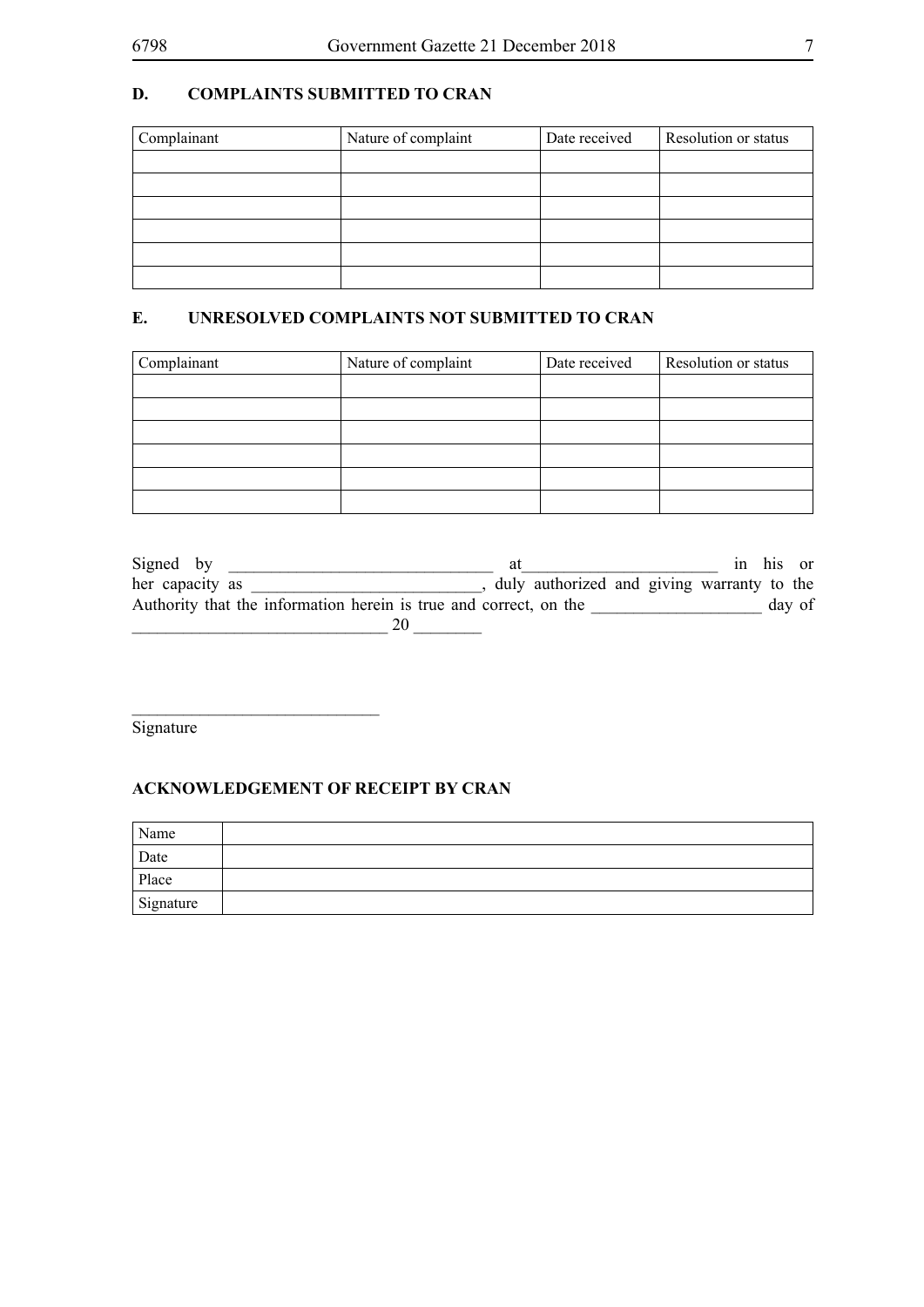#### **SCHEDULE 2**

# **PRECISE STATEMENT AND PURPOSE OF THE PROPOSED AMENDMENT OF REGULATIONS REGARDING PROCEDURES FOR THE ADJUDICATION OF DISPUTES: COMMUNICATIONS ACT, 2009 (ACT NO. 8 OF 2009)**

The purpose of the amendment of the Regulations Regarding Procedures for the Adjudication of Disputes is to include broadcasting and postal services (Chapter VI and VII) in the definition of "service provider"; to set a date on which licensees must submit the annual Consumer Complaint Reports; and to provide for the nature of complaints which may be received by the broadcasting and postal service licensees.

# **COMMUNICATIONS REGULATORY AUTHORITY OF NAMIBIA**

 $\overline{\phantom{a}}$  , where  $\overline{\phantom{a}}$ 

No. 689 2018

#### PROPOSED AMENDMENT TO THE REGULATIONS IN RESPECT OF TYPE APPROVAL AND TECHNICAL STANDARDS FOR TELECOMMUNICATIONS EQUIPMENT

Pursuant to the Notice of Intention to amend the Regulations in respect of Type Approval and Technical Standards for Telecommunications Equipment as published in the Government Gazette No. 6750, General Notice No. 603 dated 31 October 2018 the Authority in terms of regulation 7 of the Regulations regarding Rule-Making Procedures published in Government Gazette No. 4630, General Notice No.334 dated 17 December 2010 herewith gives notice that it will hold a hearing regarding the proposed Code of Conduct as follows**:**

| DATE:         | <b>30 January 2019</b> |
|---------------|------------------------|
| TIME:         | 14H30 - 16H00          |
| <b>VENUE:</b> | TBD                    |

The public is invited to make comments and/or oral submissions at the hearing on the proposed amendment to the Regulations in respect of Type Approval and Technical Standards for Telecommunications Equipment.

All written comments and notice of oral submissions to be made during the hearing must be submitted to the Authority on or before **25 January 2019.**

# **All written comments and notice of oral submission must be submitted to the Authority either physically or electronically -**

- 1. by hand to the head offices of the Authority, namely Communications House, 56 Robert Mugabe Avenue, Windhoek;
- 2. by post to the head offices of the Authority namely Private Bag 13309, Windhoek:
- 3. by electronic mail to the following address  $\text{legal}(\omega \text{cran}.\text{na})$ ;
- 4. by facsimile to the following facsimile number +264 61 222 790; or
- 5. by fax to email to: 088642748.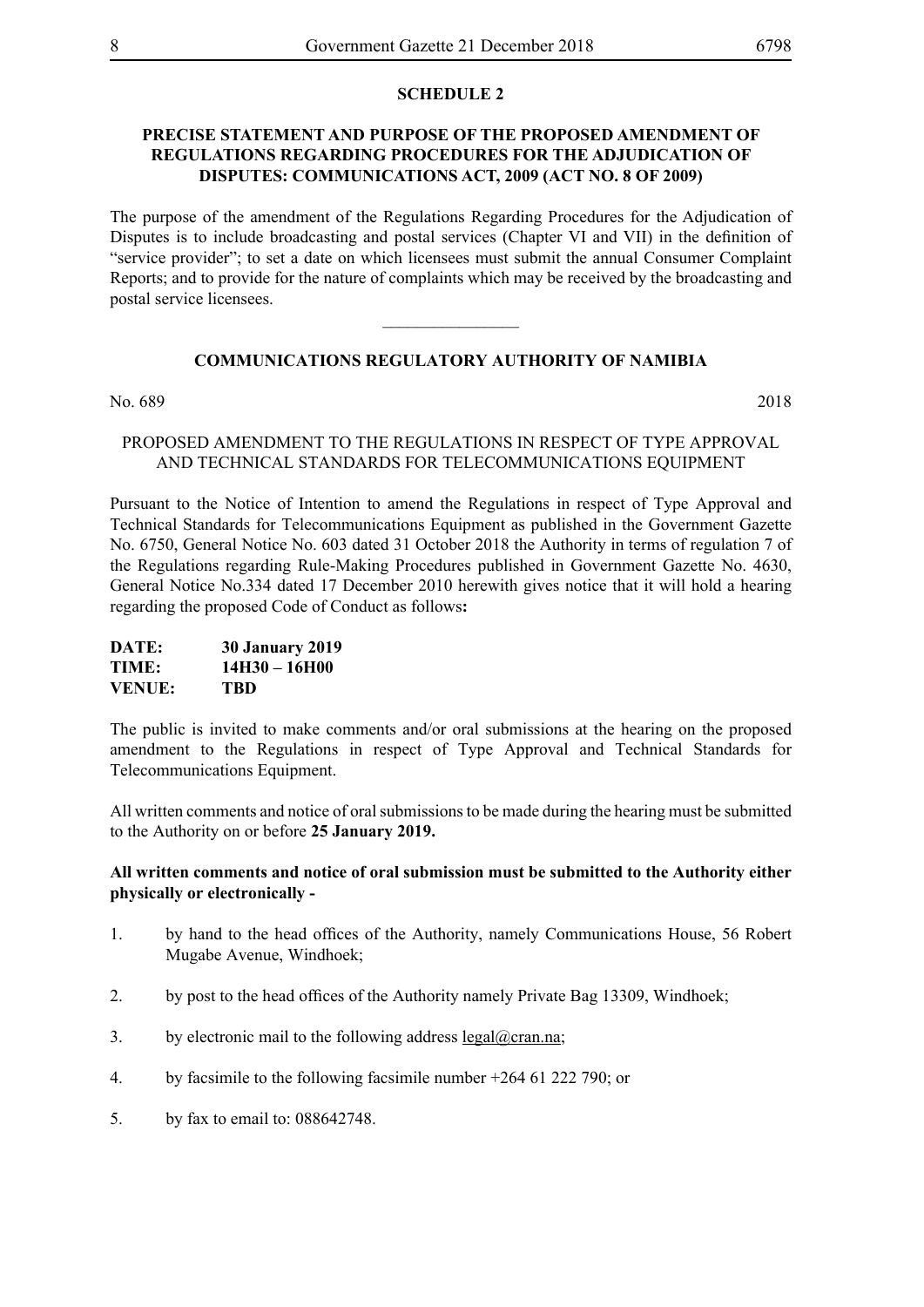#### **Oral submissions must -**

- 1. include a statement of the name and contact details of the person making the oral submissions and the name and contact details of the person for whom the oral submission is made, if different;
- 2. be clear and concise.

# **F. KISHI CHAIRPERSON COMMUNICATIONS REGULATORY AUTHORITY OF NAMIBIA**

#### **COMMUNICATIONS REGULATORY AUTHORITY OF NAMIBIA**

 $\overline{\phantom{a}}$  , where  $\overline{\phantom{a}}$ 

No. 690 2018

#### NOTICE IN TERMS OF THE REGULATIONS REGARDING THE SUBMISSIONS OF INTERCONNECTION AGREEMENTS AND TARIFFS

The Communications Regulatory Authority of Namibia, in terms of Section 53(10) of the Communications Act (Act No. 8 of 2009) read with regulation 8(1) of the Regulations Regarding the Submission of Interconnection Agreements and Tariffs, published in Government Gazette No. 4714, General Notice No. 126, dated 18 May 2011, hereby gives notice that **MTN Business Solutions** (**Pty) Ltd** has filed a tariff with the Authority as set out in **Schedule 1**.

Any person may examine copies of the tariffs at the head offices of the Authority during business hours and copies may be made on payment of a fee determined by the Authority. Copies are also available at www.cran.na where copies may be downloaded free of charge.

The public may submit in writing to the Authority written comments within fourteen (14) days from the date of publication of this notice in the *Gazette*.

**MTN Business Solutions** (**Pty) Ltd** may submit, in writing to the Authority, a response to any written comments within fourteen (14) days from the lapsing of the time to submit written submissions.

All written submissions must contain the name and contact details of the person making the written submissions and the name and contact details of the person for whom the written submissions is made, if different and be clear and concise.

All written submissions and reply comments must be made either physically or electronically –

- (1) by hand to the head offices of the Authority, namely Communication House, 56 Robert Mugabe Avenue, Windhoek;
- (2) by post to the head offices of the Authority, namely Private Bag 13309, Windhoek 9000;
- (3) by electronic mail to the following address:  $\text{legal}(\omega)$ cran.na; and
- (4) by facsimile to the following facsimile number:  $+26461222790$ .
- (5) by fax to e-mail to: 0886550852.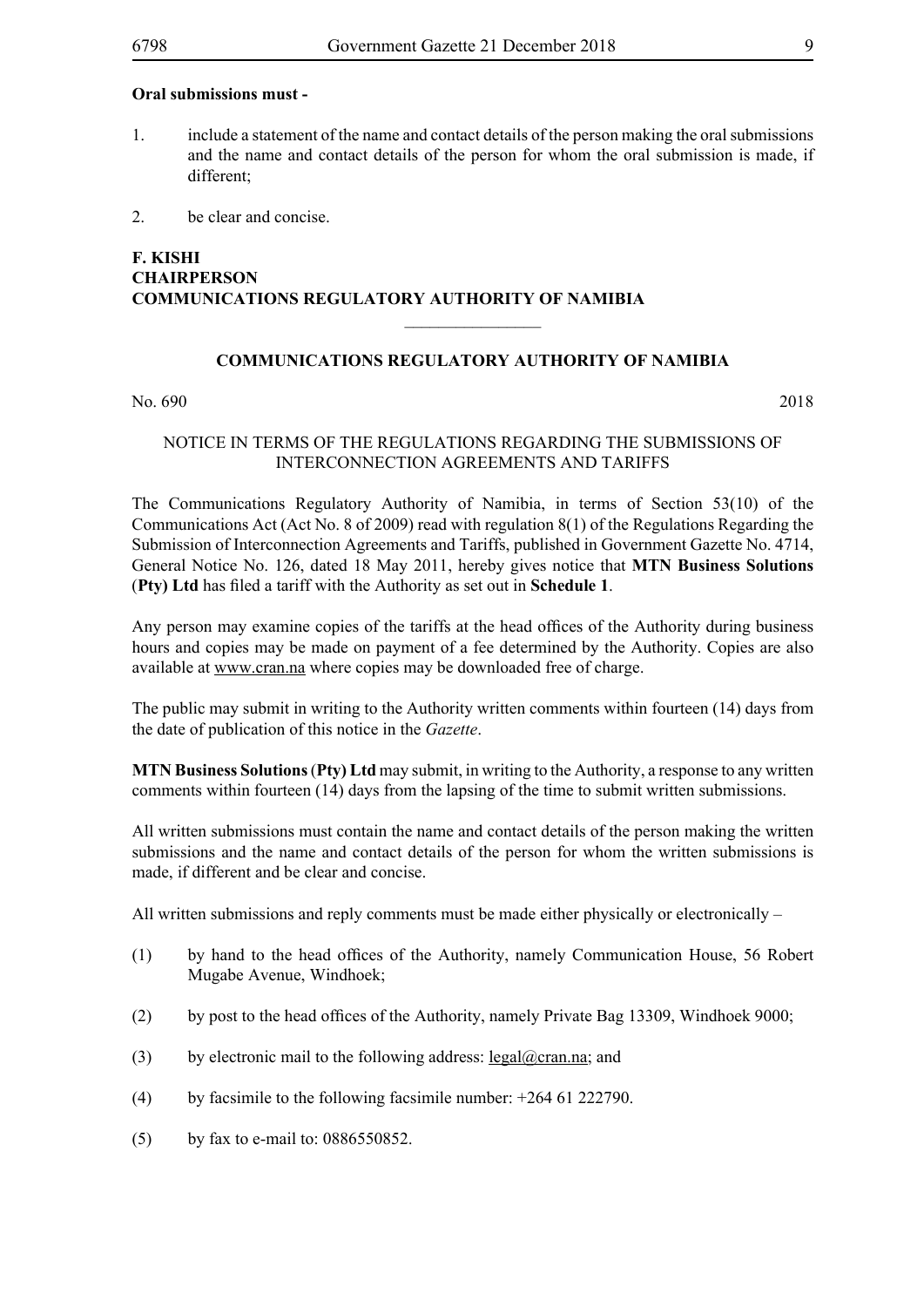# **F. K. MBANDEKA CHIEF EXECUTIVE OFFICER COMMUNICATIONS REGULATORY AUTHORITY OF NAMIBIA**

#### **SCHEDULE 1**

# **SUBMISSION OF PROPOSED NAWA LTE CONNECT TARIFFS BY MTN BUSINESS SOLUTIONS (PTY) LTD, COMMUNICATIONS ACT, 2009**

| Capacity                      | <b>12 Months Contract</b><br>(N\$) | <b>24 Months Contract</b><br>(N\$) | <b>36 Months Contract</b><br>(N <sub>s</sub> ) |
|-------------------------------|------------------------------------|------------------------------------|------------------------------------------------|
| 1MB (Upload 1MB), Unlimited   | 266                                | 256                                | 245                                            |
| 2MB (Upload 1MB), Unlimited   | 349                                | 330                                | 311                                            |
| 4 MB (Upload 2MB), Unlimited  | 499                                | 471                                | 444                                            |
| 5 MB (Upload 2MB), Unlimited  | 549                                | 519                                | 489                                            |
| 10 MB (Upload 2MB), Unlimited | 999                                | 943                                | 890                                            |
|                               |                                    |                                    |                                                |

# **COMMUNICATIONS REGULATORY AUTHORITY OF NAMIBIA**

No. 691 2018

# NOTICE IN TERMS OF REGULATION 19(1) OF THE REGULATIONS REGARDING LICENSING PROCEDURES FOR TELECOMMUNICATIONS AND BROADCASTING SERVICE LICENCES AND SPECTRUM USE LICENCES

The Communications Regulatory Authority of Namibia, in terms Regulation 19(1) of the Regulations Regarding Licensing Procedures for Telecommunications and Broadcasting Service Licences and Spectrum Use Licences, published in Government Gazette No. 4785, Notice No. 272, dated 29 August 2011 (as amended), hereby gives notice of the following decisions:

#### **1. Applications to extend period of commencement of telecommunications services**

- (a) The Authority resolved to grant **Loc8 Mobile CC** an extension of twelve (12) months, from the date of this Notice, to commence providing commercial telecommunications services in respect of its Class Comprehensive Telecommunications Service Licence (ECS & ECNS).
- (b) The Authority resolved to grant **Namibia TV & DVD Productions CC** an extension of twelve (12) months, from the date of this Notice, to commence providing broadcasting services in respect of its Broadcasting Service License.

# **2. Applications for Spectrum Licences**

- (a) The Authority resolved, with effect from date of this Notice, to award a spectrum licence to **MTN Business Solutions Namibia (Pty) Ltd** for the provision of fixed wireless microwave network:
	- (i) Channel 1 Tx/RX: 27576.5/28584.5 MHz (centre frequency) with a bandwidth of 56 MHz;
	- (ii) Channel 2 Tx/RX: 27632.5/28640.5 MHz (centre frequency) with a bandwidth of 56 MHz;
	- (iii) Channel 1 Tx/RX: 37086.0/38346.0 MHz (centre frequency) with a bandwidth of 56 MHz;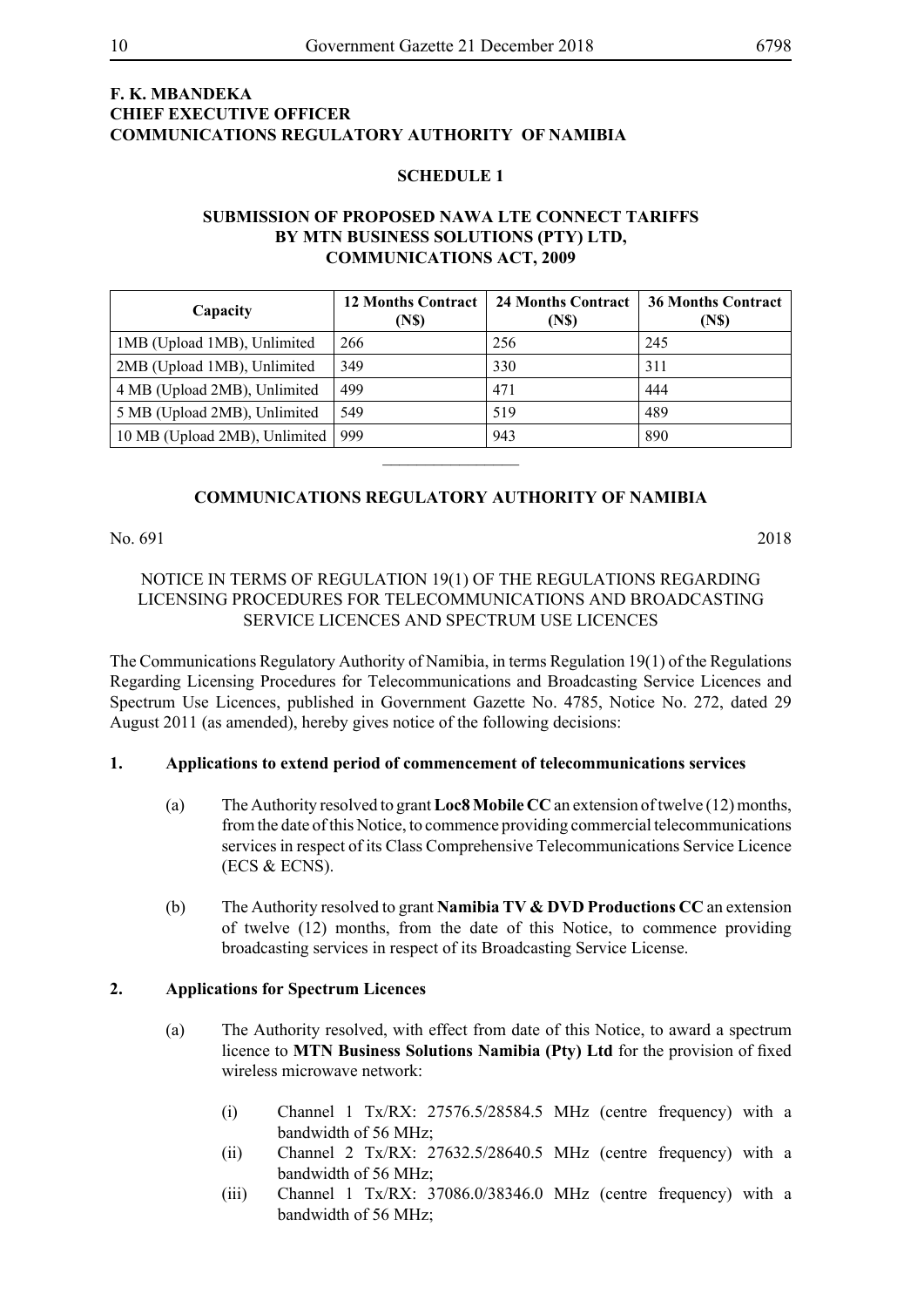- (iv) Channel 2 Tx/RX: 37142.0/38402.0 MHz (centre frequency) with a bandwidth of 56 MHz; and
- (v) Channel 3 Tx/RX: 37198.0/38458.0 MHz (centre frequency) with a bandwidth of 56 MHz.
- (b) The Authority resolved, with effect from date of this Notice, to award a spectrum licence to **Mwireless (Pty) Ltd** for the provision of fixed satellite services:
	- (i) 29507.5 MHz (centre frequency) (Uplink) with bandwidth of 5 MHz; and
	- (ii) 19707.5 MHz (centre frequency) (Downlink) with bandwidth of 5 MHz.

#### **3. Application for Class Telecommunications Service Licence (Non-Profit ECNS)**

- (i) The Authority resolved to decline the award of a Class Telecommunications Service Licence (Non-Profit ECNS) to **Academia Neighbourhood Watch**, and to direct Academia Neighbourhood Watch to cease the operation of surveillance cameras with immediate effect.
- (ii) The Authority resolved to award a Class Telecommunications Service Licence (Non-Profit ECNS) to the **Internet Exchange Association of Namibia**. The licence is awarded subject to the licence conditions as set out in the Regulations Setting out Licence Conditions for Telecommunications Service Licenses, and the IXP Association of Namibia shall provide interconnection to the SADC regional internet exchange points located in Zimbabwe and South Africa within twelve (12) months from the date of this Notice.

#### **4. Lapse of a Community Broadcasting Service License and Spectrum Use License**

The Authority noted that the community broadcasting licence awarded to **Gospel Mission Ministries** expired on 18 April 2018. Further, the spectrum licence for 97.1 MHz awarded to Gospel Mission Ministries in the geographical area of Rehoboth also lapsed. Gospel Mission Ministries is directed to cease providing broadcasting services with immediate effect, and to return to the Authority the license certificates issued in respect of the broadcasting service licence and spectrum licence.

### **5. Modification of Spectrum Use Licence**

- (a) The Authority resolved, with effect from the date of this Notice, to modify the spectrum use licence awarded to **West Coast FM** from 850.000 MHz to 445.200 MHz for the implementation of a fixed wireless link between the broadcasting studio and transmitter within the geographical area of Swakopmund.
- (b) The Authority resolved to retract its decision of 27 March 2018 as published in Government Gazette No. 6589, General Notice No. 173, dated 08 May 2018 on the modification of **Mobile Telecommunications Limited** (MTC)'s spectrum use licence and herewith modifies the spectrum use licences awarded to MTC as indicated below-
	- (i) 1710.200 -1725.200 MHz paired with 1805.200 -1820.200 MHz to be modified to 1710.000 -1725.000 MHz paired with 1805.000 -1820.000 MHz; and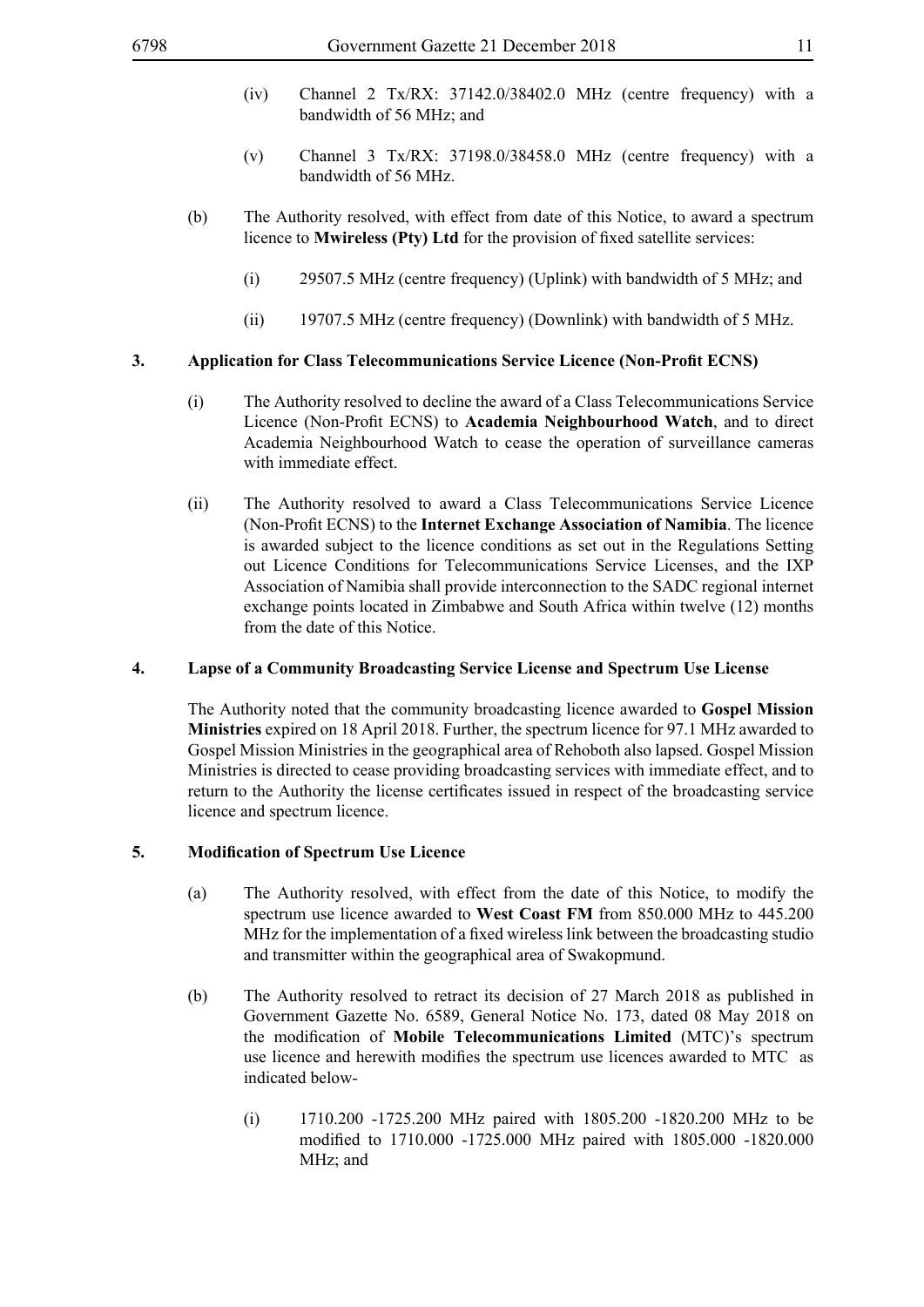(ii) 1725.200 -1745.200 MHz paired with 1820.200 - 1840.200 MHz to be modified to 1725.000 - 1745.000 MHz paired with 1820.000 - 1840.000 MHz.

# **6. Application for Reconsideration**

The Authority resolved to decline the request for reconsideration submitted by Mobile Telecommunications Limited, and confirmed its decision in respect of the amendment of the spectrum licence awarded to Paratus Telecommunications (Pty) Ltd, as published on 25 July 2018.

# **7. Application for a Commercial Broadcasting Service Licence**

The Authority resolved to award a Commercial Broadcasting Service Licence to Mr. John Walenga for the provision of broadcasting services within the boundaries of the Republic of Namibia or any part thereof, and to award Spectrum Licences to Mr John Walenga as detailed in the **Table 1** below. The Spectrum Licenses are awarded subject to the relevant provisions of the Communications Act, 2009, and the Regulations Regarding License Conditions for Spectrum Use Licensee as published in Government Gazette No. 5354, General Notice No. 469, dated 2 December 2013. Notwithstanding the provisions of regulations 6(4) and (5) of the Regulations Regarding License Conditions for Spectrum Use Licensee, the Spectrum License shall lapse after twelve (12) months if the licensee fail to commence providing broadcasting services in respect of those Spectrum Licenses.

|                                                       |              | Tavit I                                  |                                |                            |
|-------------------------------------------------------|--------------|------------------------------------------|--------------------------------|----------------------------|
| List of radio                                         |              | Description of geographic coverage areas |                                |                            |
| Frequencies<br>or group of<br>frequencies<br>assigned | Region       | District                                 | Site Location                  | Maximum<br>Output<br>power |
| 105.9 MHz                                             | Otjozondjupa | Grootfontein                             | Signaalberg                    | 2000 W                     |
| 107.2 MHz                                             | Omusati      | Ruacana                                  | Ruacana Powercom Tower         | 100 W                      |
| 100.1 MHz                                             | Ohangwena    | Eenhana                                  | Eenhana Powercom Tower         | 500 W                      |
| 107.3 MHz                                             | Karas        | Keetmanshoop                             | Keetmanshoop Powercom<br>Tower | 100 W                      |
| 91.2 MHz                                              | Karas        | Luderitz                                 | Luderitz NBC Tower             | 100W                       |
| 90.5 MHz                                              | Oshikoto     | Omuthiya                                 | Omuthiya Powercom Tower        | 100 W                      |
| 101.2 MHz                                             | Hardap       | Mariental                                | Mariental Powercom Tower       | 100 W                      |
| 104.0 MHz                                             | Otjozondjupa | Okahandja                                | Okahandja Powercom Tower       | 20 W                       |
| 93.1 MHz                                              | Caprivi      | Katima Mulilo                            | Katima Mulilo NBC Tower        | 1000 W                     |
| 107.7 MHz                                             | Karas        | Oranjemund                               | Oranjemund NBC Tower           | 100 W                      |
| 93.6 MHz                                              | Omusati      | Outapi                                   | Outapi Powercom Tower          | 100 W                      |
| 106.3 MHz                                             | Kavango      | Rundu                                    | Arendsness NBC Tower           | 1000W                      |
| 105.9 MHz                                             | Otjozondjupa | Otjiwarongo                              | Klein Waterberg NBC Tower      | 2000 W                     |
| 96.8 MHz                                              | Oshana       | Oshakati                                 | Oshakati NBC Tower             | 2000 W                     |
| 88.3 MHz                                              | Erongo       | Swakopmund                               | Rossing Mountain NBC Tower     | 2000 W                     |
| 105.8 MHz                                             | Hardap       | Rehoboth                                 | Rehoboth Powercom Tower        | 100 W                      |

Table 1

The full reasons for the decisions in this notice can be requested from the Authority. Further, in terms of section 31 of the Communications Act, 2009 (Act No.8 of 2009), the Authority may, on its own motion or on a petition filed by an aggrieved party to any proceedings, reconsider any order or decision that it has made, within 90 days from the date of making that decision or issuing that order.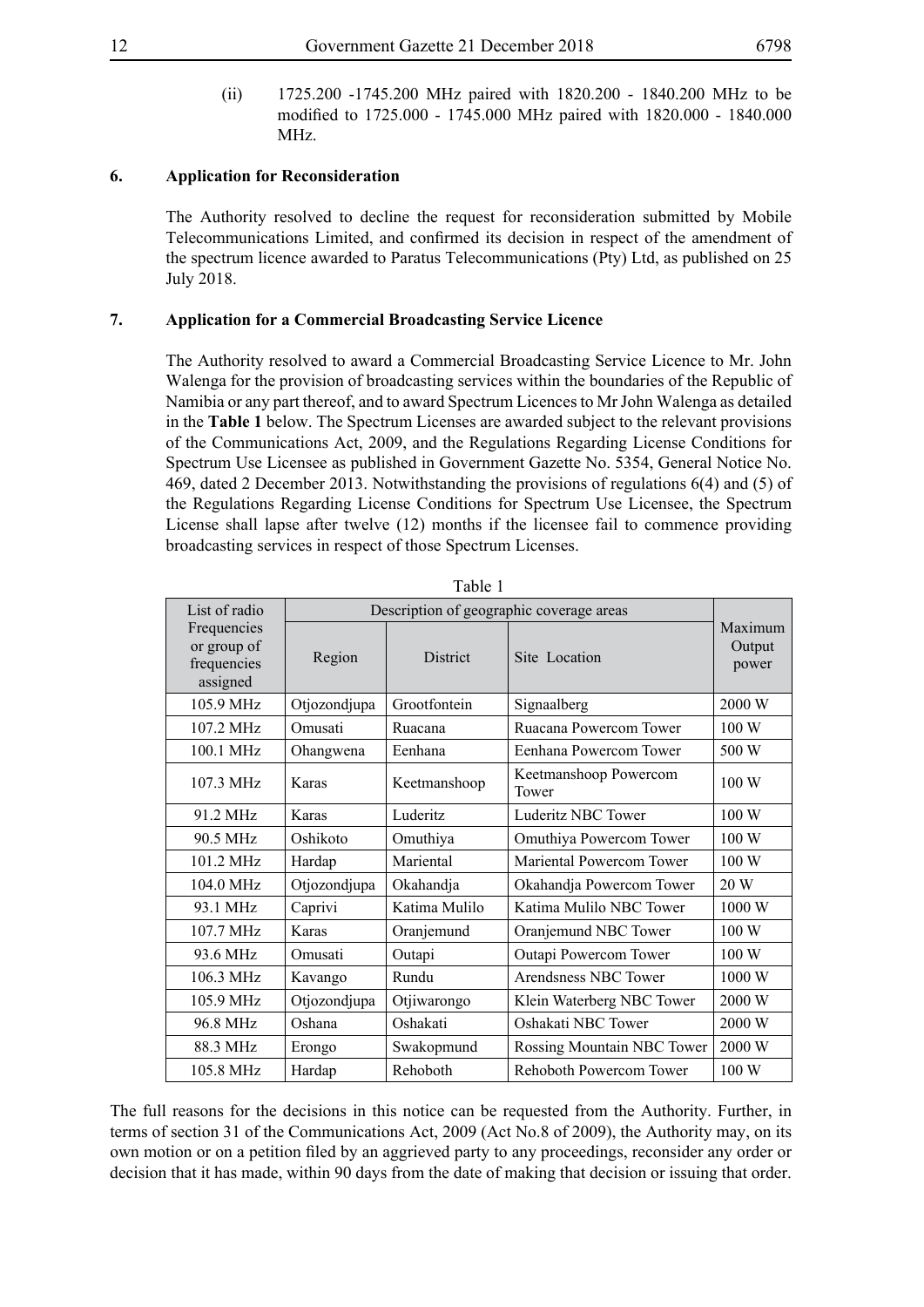# **F. KISHI CHAIRPERSON OF THE BOARD DIRECTORS COMMUNICATIONS REGULATORY AUTHORITY OF NAMIBIA**

#### **COMMUNICATIONS REGULATORY AUTHORITY OF NAMIBIA**

 $\frac{1}{2}$ 

No. 692 2018

# NOTICE OF INTENTION TO MAKE REGULATIONS PRESCRIBING LICENSE CATEGORIES AND LICENSING PROCEDURES FOR POSTAL SERVICE LICENSEES: COMMUNICATIONS ACT, 2009

The Communications Regulatory Authority of Namibia (hereafter "the Authority") in terms of Regulation 4(3) of the Regulations regarding Rule-Making Procedures published as General Notice No. 334 of 17 December 2010 (hereafter "the Regulations regarding Rule-Making Procedures") published a Notice of Intention to make Regulations Prescribing License Categories and Licensing Procedures for Postal Service Licensees in Government Gazette No. 6798, General Notice No. 692 dated 21 December 2018.

The said notice also gave notice of a public hearing to take place on 30 January 2018. Kindly note that the date of 30 January 2018 is erroneous and in terms of section 7 of the Regulations Regarding Rule Making Procedure, the Authority herewith gives notice of the correct date of the hearing as follows:

| DATE:         | <b>30 January 2019</b> |
|---------------|------------------------|
| TIME:         | 09H00 - 11H00          |
| <b>VENUE:</b> | TBA                    |

The rest of the details on the notice are correct and remain unaltered by this notice.

# **F. KISHI CHAIRPERSON OF THE BOARD COMMUNICATIONS REGULATORY AUTHORITY OF NAMIBIA**

#### **COMMUNICATIONS REGULATORY AUTHORITY OF NAMIBIA**

 $\overline{\phantom{a}}$  , where  $\overline{\phantom{a}}$ 

No. 693 2018

## NOTICE IN TERMS OF SECTION 53(7) OF THE COMMUNICATIONS ACT, 2009 READ WITH THE REGULATIONS REGARDING THE SUBMISSIONS OF INTERCONNECTION AGREEMENTS AND TARIFFS

The Communications Regulatory Authority of Namibia, in terms section 53(1) and (7) of the Communications Act, 2009 (Act No. 8 of 2009) read with regulation 8 of the "Regulations Regarding the Submission of Interconnection Agreements and Tariffs", in Government Gazette No. 4714, General Notice No. 126, dated 18 May 2011, herewith gives notice that it has approved:

- 1. International Voice tariffs as submitted by **MTN Business (Namibia) (Pty) Ltd ,** which came into force and effect on **12 December 2018,** notwithstanding date of publication of the notice in the *Gazette*; and
- 2. The Pre-paid and Postpaid International SMS tariffs as submitted by **Mobile Telecommunications Limited**, which will came into force and effect on **13 December 2018,** notwithstanding date of publication of the notice in the *Gazette*.